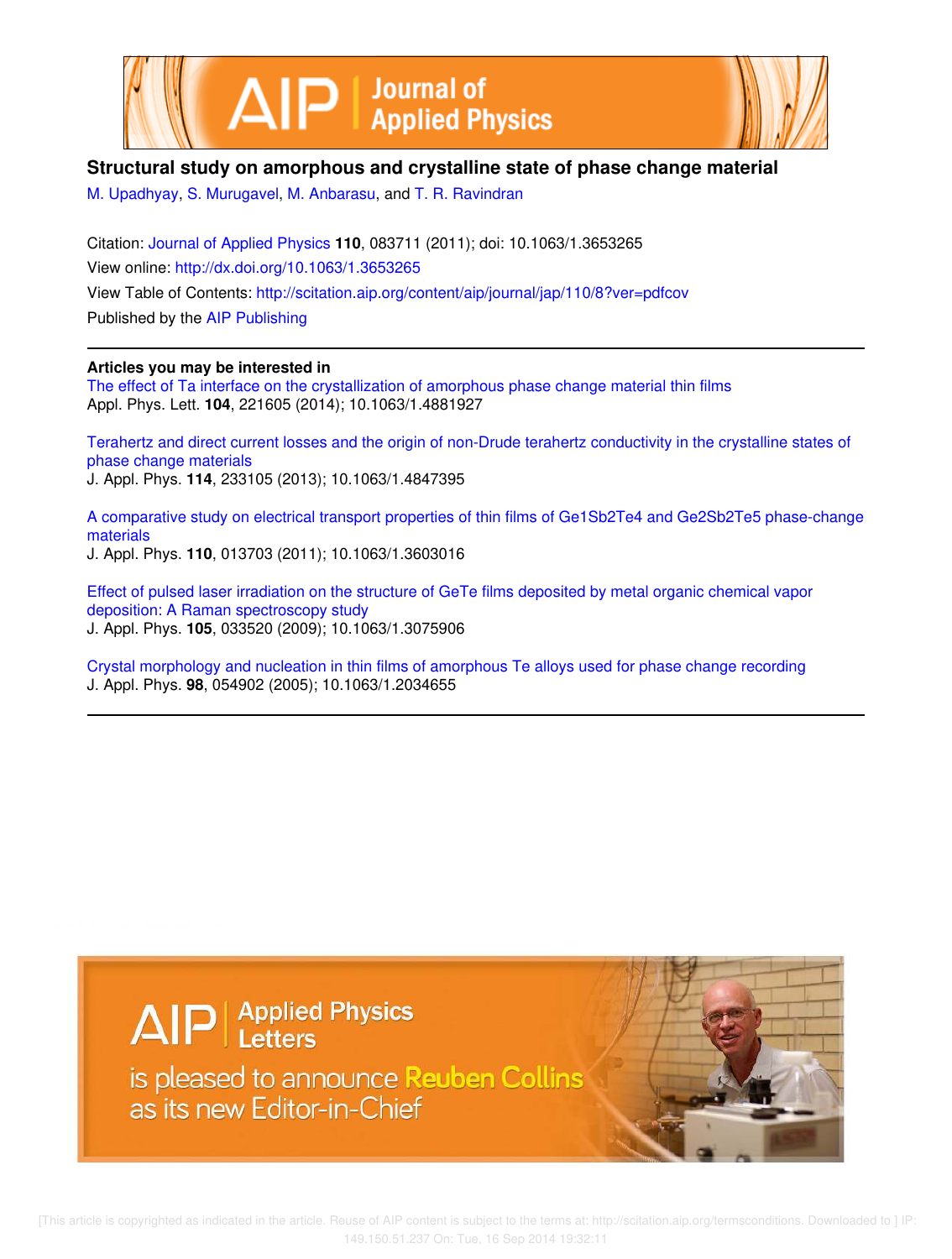# Structural study on amorphous and crystalline state of phase change material

M. Upadhyay,<sup>1</sup> S. Murugavel,<sup>1,a)</sup> M. Anbarasu,<sup>2</sup> and T. R. Ravindran<sup>3</sup> <sup>1</sup>Department of Physics & Astrophysics, University of Delhi, Delhi 110007, India 2 Institute of Physics (IA), RWTH Aachen University, Aachen 52056, Germany  $^3$ Materials Science Division, IGCAR, Kalpakkam 603102, India

(Received 31 May 2011; accepted 12 September 2011; published online 24 October 2011)

We report an inelastic (Raman) light scattering study on bulk crystalline GeTe (c-GeTe) and amorphous GeTe (a-GeTe) thin films and found to show pronounced similarities in local structure between the two states. In c-GeTe, the observed Raman modes represent the Ge atoms are in three different environments, namely, tetrahedral, distorted, and defective octahedral sites. On the other hand, in a-GeTe, Raman spectrum reveals Ge sites in tetrahedral and defective octahedral environment. We suggest that the structure of c-GeTe consists of highly distorted as well as defective Ge sites, which leads to the large concentration of intrinsic defects (vacancies). These random defects would act as topological disorder in the lattice and cause the bands to develop tails at the band edges, a continuum of localized levels appearing in the gap. The present study deepens the understanding of the local atomic structure, influence of defects and its close relation to the phase-change mechanism. © 2011 American Institute of Physics. [doi:10.1063/1.3653265]

## I. INTRODUCTION

Germanium telluride, GeTe, is the well known prototype phase change material (PCM) and is the basic ingredient of *pseudobinary* compound of  $GeTe-Sb<sub>2</sub>Te<sub>3</sub>$  alloys, which are commercially used in rewritable optical memory (CD, DVD) and electronic non-volatile memory (NVM) technology. $1-3$ These materials are largely found to show rapid and reversible transitions between the crystalline and amorphous state by an application of intense laser or electric pulse. Although the phase change phenomenon has been found by Ovshinsky about four decades back, the mechanism behind this behaviour is under debate. Most of the models involve in this topic are more specific or indirect assumptions about the microscopic structure in general and/or in the distribution of various structural units and the energy barriers between the two states in particular. Recently, significant progress has been made in this field by both experimental and theoretical simulation techniques. $4-8$  Based on these results, it has been shown that the contrasts between the two states are largely characterized by considerable difference in their optical and electrical properties. These differences are largely ascribed to (1) change in the bonding character between the two states, consequently leads to change in the nearest-neighbour  $coordination$  numbers, $4$  (2) presence of large concentration of intrinsic defects (vacancies) in the crystalline state,<sup>5</sup> and (3) a Peierls distortion in an octahedral Ge environment. Most attempts to understand this phenomenon have been focused on the basis of structural aspects, as we do here.

Spectroscopic techniques provide much less information about the amorphous phases than in crystals. In spite of this, experimental work on amorphous GeTe (a-GeTe) and its

alloys includes extended x-ray absorption fine structure (EXAFS), x-ray and neutron scattering, XPS, and Raman scattering measurements focused more on the local atomic structure and bonding nature. $9-14$  All these techniques, in particular, EXAFS data suggests that the Ge coordination falls from 6 to 4 in the amorphous phase and the phase change in GeTe could be simply an octahedral-to-tetrahedral (umbrella) flip of Ge atoms, by assuming that all the Ge atoms are octahedrally coordinated in the corresponding  $c$ -GeTe.<sup>13</sup> In addition to the Ge coordination changes, there is controversy about the presence of homopolar Ge-Ge bonds in both states.<sup>14</sup> These discrepancies are due to the nature of the sample studied in the literature and the quality of absorption edge data fitting. Most of these studies have been carried out on crystallisation of vacuum deposited amorphous thin films. The formation of single phase  $\alpha$ -GeTe by crystallization of amorphous thin film is strongly influenced by many factors such as thickness of the film, annealing temperature, aging effect, etc. $15$  Thus, in order to neglect these factors, we have carried out experimental investigations on bulk c-GeTe sample.

In parallel with experimental work, theoretical ab initio molecular dynamics (MD) simulations have been performed to identify the origin of large contrast between the two states in terms of structural and dynamical aspects. $16-20$  These studies mostly concentrated on a-GeTe and liquid GeTe. The main deceive results from these calculations has demonstrated that indeed majority of Ge atoms are in preferably tetrahedral environment, one third of Ge atoms are in defective octahedral sites (mostly four coordinated), and all Te atoms are three-fold coordinated.<sup>16</sup> Further, these MD simulation studies are supported by the recent theoretical ab initio calculation of Raman spectra of a-GeTe and c-GeTe by bond polarizability model (BPM).<sup>20</sup> Although the BPM provides more detailed picture of a-GeTe structure, failed to elaborate more about

a)Author to whom correspondence should be addressed. Electronic mail: murug@physics.du.ac.in.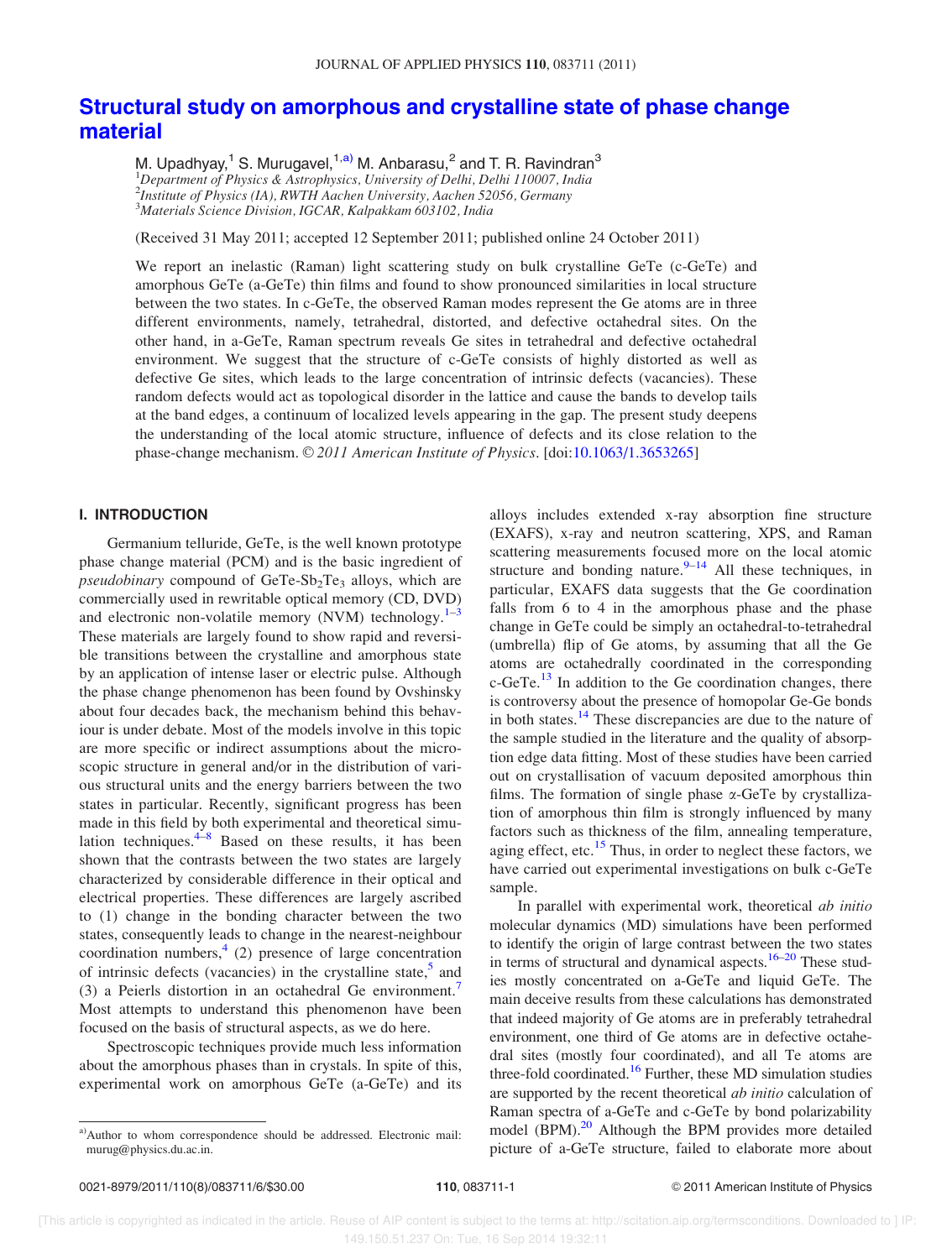c-GeTe, by assuming that Ge atoms are in an octahedral sites in accordance with the Raman studies of single crystal  $\alpha$ -GeTe. $^{21}$  More recently, it has been shown that resonance aspect of chemical bonding in the crystalline state is a unique fingerprint of PCMs. $^{22}$  The concept of "resonance bonding" addresses the case of covalent bonding with unsaturated bonds, that is, less than two electrons per bond. Following above concept, it has been suggested that the large contrast between the two states arise from a significant difference in the optical matrix elements, enhancement in the crystalline state by the aligned rows of resonantly bonded  $p$  orbitals and are absent in the amorphous state.<sup>23</sup> Therefore, a compelling experimental identification of cause for the phase change behaviour has not yet been provided.

In the present work, we have carried out inelastic (Raman) light scattering study on bulk crystalline  $\alpha$ -GeTe and amorphous GeTe (a-GeTe) films and found to show pronounced similarities in the local atomic structure between the two states. More qualitatively, we show that the structural similarities between the two states can be directly related to the existence of nearly identical structural units and the electronic states accompanied by the intrinsic defects in the c-GeTe. Further, we identify that the influence of these defects on the structural stability of the c-GeTe and in the lattice would act as disorder, which causes the bands to develop tails at the band edges, a continuum of localized levels appearing in the gap. The disorder in c-GeTe is a direct consequence of the defects incorporated in the off-stoichiometric sub-lattice, which ultimately would lead to minimal barrier for multiple bond rearrangements.

#### II. EXPERIMENTAL

Bulk stoichiometric crystalline  $\alpha$ -GeTe was prepared by slow cooling of the melt and then subsequently recrystallised at 708 K and 518 K for about 6 h. Crystallized phases were identified by the x-ray diffraction (XRD) and the nominal composition was examined by energy dispersive x-ray (EDX) analysis. a-GeTe thin films of about 500 nm thickness were deposited by dc sputtering directly onto glass substrates from a stoichiometric target of GeTe (99.99% purity). During the deposition, the background pressure of  $5 \times 10^{-5}$ mbar, 20 sccm Ar flow with deposition rate of  $0.085 \text{ nm.s}^{-1}$ , and operating in constant power mode of 20 W were maintained. As deposited thin film samples were characterized by XRD, TEM, and EDX and confirmed their amorphous nature and the stoichiometric. We did not find any nano/micro crystals in the as deposited amorphous thin films. The room temperature Raman spectra of  $\alpha$ -GeTe and a-GeTe samples were recorded in the 180° back scattering geometry, using a 514 nm excitation of a air-cooled argon ion laser (Renishaw InVia Reflex Micro Raman Spectrometer). The incident laser power was adjusted to  $\sim 0.1$  mW for a-GeTe thin film and  $\sim$ 2 mW for bulk  $\alpha$ -GeTe sample in order to minimize heating effects on the illuminated sample region and, the spectral resolution was  $1 \text{ cm}^{-1}$ . To proceed for a quantitative determination of the various structural units in both states, it is necessary to use deconvolution procedure with the aim of separating individual vibrational modes from the composite

line envelopes of temperature-reduced Raman spectrum in both cases.

#### III. RESULTS

The experimental powder XRD pattern (filled square) of bulk crystalline a-GeTe recrystallized at 708 K compared with the Rietveld-refined profile (solid line) and the difference curve is shown in Fig. 1. The Rietveld analysis shows that the obtained XRD pattern and the refinement converged with good statistics (JCPDS 47-1079; space group R3m). Furthermore, we have found that the Rietveld analysis on the recrystallized bulk GeTe sample at lower temperatures (518 K) resulted larger  $\chi^2$  (1.83) than recrystallized at 708 K sample with smaller  $\chi^2$  (1.66) represent a rather high reliability of the results.<sup>24</sup> Thus, the XRD results suggest that the structure of c-GeTe consists of highly distorted from the cubic rocksalt structure, i.e., it crystallizes in a distorted rocksalt (rhombohedral) structure with both Ge and Te atoms having only the opposite species as the nearest neighbours with two different bonding distances and there is no evidence of any other phases existence. Based on these results, we confirm that the obtained bulk recrystallized sample is single phase and the degree of local distortion strongly depends on the annealing conditions.

It is known that the Raman scattering by optical phonons of cubic phase of GeTe is forbidden by symmetry but is allowed in the low temperature phase of rhombohedral structure because of the lack of inversion symmetry. The Raman active vibrational symmetries and tensor components for a-GeTe structure would be of three optical phonon modes, i.e.,  $A_1(Z)$ ,  $E(Y)$ , and  $E(-X)$ , where X, Y, and Z denote the phonon polarization directions in the  $C_{3v}$  coordinate system and Z is the trigonal  $axis.<sup>25</sup>$  Experimentally, it has been observed that the Raman spectra of single crystal  $\alpha$ -GeTe consists of both E and  $A_1$  active modes at 93 and 127 cm<sup>-1</sup> at room temperature and in parallel with lattice dynamical calculations, where the later one found to be as soft optical phonon



FIG. 1. The experimental powder XRD pattern (filled square) of bulk crystalline a- GeTe (recrystallized at 708 K) compared with the Rietveld-refined profile (solid line) and the difference curve (bottom curve). The vertical spikes below the observed profiles indicate the predicted Bragg positions.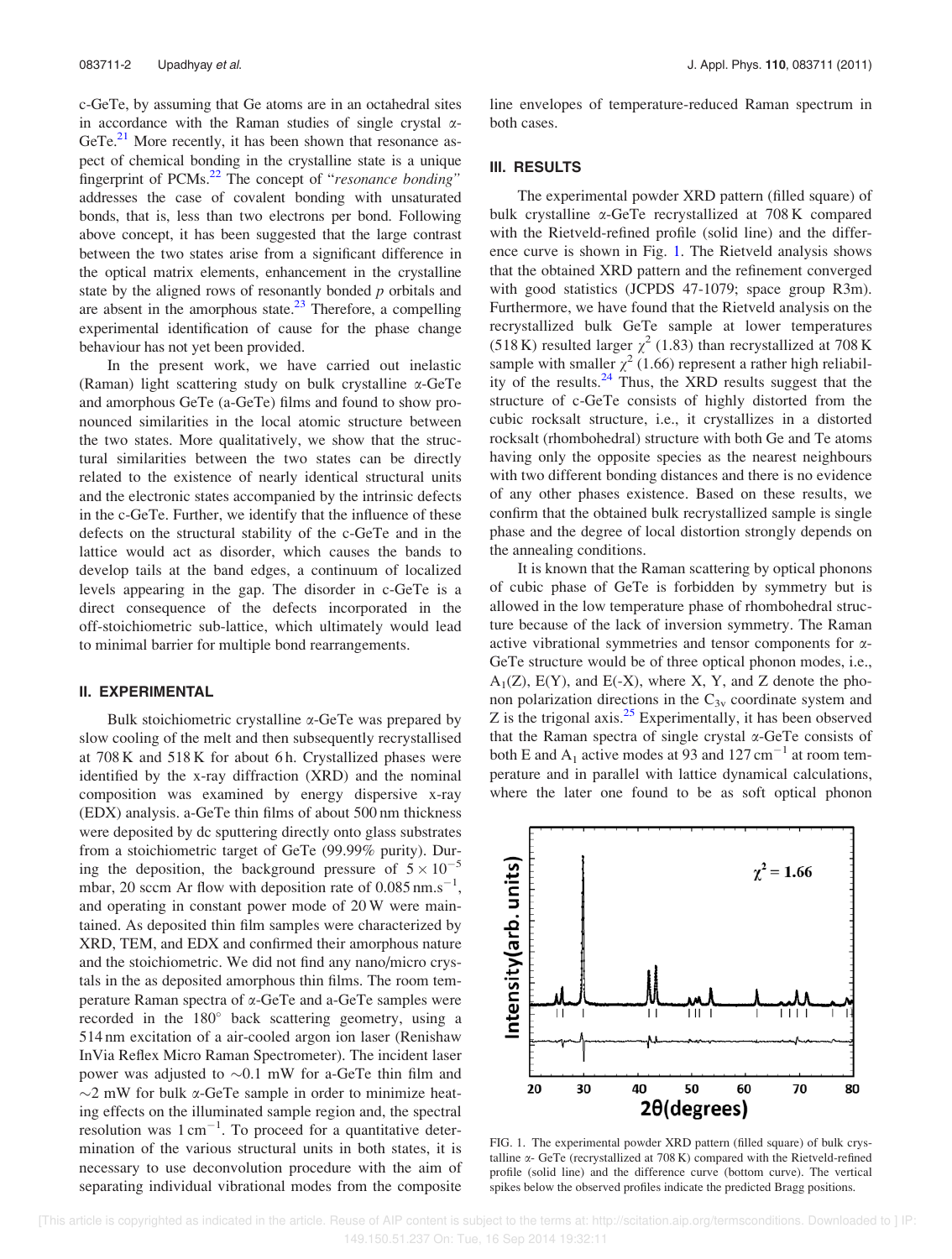mode.<sup>21</sup> Based on the above assignments, we denote the observed E and  $A_1$  modes solely due to the distorted octahedral environment of Ge atoms. The reduced Raman spectra of c-GeTe sample recrystallized at 708 K along with a-GeTe sample recorded at room temperatures are shown in Fig. 2. On a macroscopic level, there are significant differences between the c-GeTe and a-GeTe at high frequencies.

Remarkably, the Raman spectrum of c-GeTe in the present study is different from those reported in an earlier experimental study on crystalline thin film samples due to the lack of single phase  $\alpha$ -GeTe.<sup>13,14</sup> In Fig. 3, we present the quantitative description of vibrational modes with the aid of a Gaussian line fitting procedure on bulk c-GeTe sample (recrystallized at 708 K) by using the four bands and are labelled C, E, G, and I in the frequency range of  $50-275 \text{ cm}^{-1}$ . The fitting parameters (peak position, width, and area) of the Raman data are summarized in Table. I. The frequency assignment of different species is based on comparisons of the experimental Raman spectra of isochemical crystals as well as theoretical calculations. $21,25$ Based on the deconvolution procedure, we assign that Raman bands at 95 and  $128 \text{ cm}^{-1}$  correspond to the distorted octahedrally coordinated Ge atoms in accordance with the earlier reports.20,21 In addition to these bands, we find a well defined Raman band at  $156 \text{ cm}^{-1}$  (band G) and at  $233 \text{ cm}^{-1}$  (band I) represent the vibrations of Ge atoms distinct from the distorted octahedral sites.

Recently, it has been shown by theoretical simulations and empirical bond polarizability model about the peculiar local structures of the a-GeTe and unravelled the presence of significant concentration of defective octahedral sites in a-GeTe in addition to the tetrahedral sites. Furthermore, these results are supported by the *ab initio* molecular dynamics studies on a-GST, where the one third of Ge atoms are in a tetrahedral position while the remaining Ge, Sb, and Te atoms shows a defective octahedral environment.<sup>26</sup> In this context, it is worthwhile to consider the experimental results obtained by coherent phonon spectroscopy, which provides the microscopic origin of ultrafast dynamics of coherent optical phonons occurring on ultrafast time scales. It is found



FIG. 2. Reduced Raman spectra of a-GeTe and c-GeTe measured at room temperature. The Raman spectra of c-GeTe represent the bulk sample recrystallized at 708 K.



FIG. 3. Deconvoluted reduced Raman spectra of c-GeTe (recrystallized at 708 K) measured at room temperature (open symbols) and a representative fitting (lines) with four Gaussian bands to resolve the fine structure. The deconvolution procedure justified with the obtained  $R^2$  of 0.99924.

that the appearance of the coherent vibrational modes significantly modified upon the phase change and in particularly, the motion corresponding to  $GeTe_4$ .<sup>27</sup> These results indicate that the peak at 4.8 THz  $(160 \text{ cm}^{-1})$  is due to the damping of the coherent phonons in a-GeTe and governed by the phonon-defect (vacancy) scattering rather than the anharmonic phonon-phonon coupling. Thus, we suggest that the vibrational mode at  $156 \text{ cm}^{-1}$  has different origin from the distorted octahedral sites and corresponds to defective octahedral sites (mostly in four coordinated sites) in accordance with those found in a-GeTe and a-GST (amorphous  $Ge_2Sb_2Te_5$ ) (band at  $165 \text{ cm}^{-1}$ ).<sup>17,18</sup> The Raman band at  $128 \text{ cm}^{-1}$  is composed of distorted and defective octahedral Ge atoms based on recent ab initio simulation studies and empirical bond polarizability model on a-GeTe.<sup>20</sup> Additionally, the theoretical calculation of phonon density of states for c-GeTe shows minimum at  $112 \text{ cm}^{-1}$  suggests that a pseudogap separating lower- and higher frequency optic like phonons.<sup>20</sup>

Insights on the phonons responsible for the defective and distorted octahedrally coordinated Ge sites are gained by carrying out Raman measurements in different polarization geometries. Fig. 4 shows the reduced Raman spectra of c-GeTe recrystallized at 518 K measured at room temperature with different polarization conditions. Strikingly sharp features appear in both the VV and VH Raman spectra of c-GeTe and more specifically the phonons above  $190 \text{ cm}^{-1}$ are mainly localized on the tetrahedral sites. The polarized VV spectrum emphasize phase coherence of atomic motions within the first coordination sphere or correlations in the motion of nearby atoms and are being reflected both by the distorted and defective octahedral coordinated Ge atoms. On the other hand, the polarized VH spectrum shown to resemble the density of states weighed by smoothly varying factors, where there is suppression of defective modes due to the localization. Using the above data, the degree of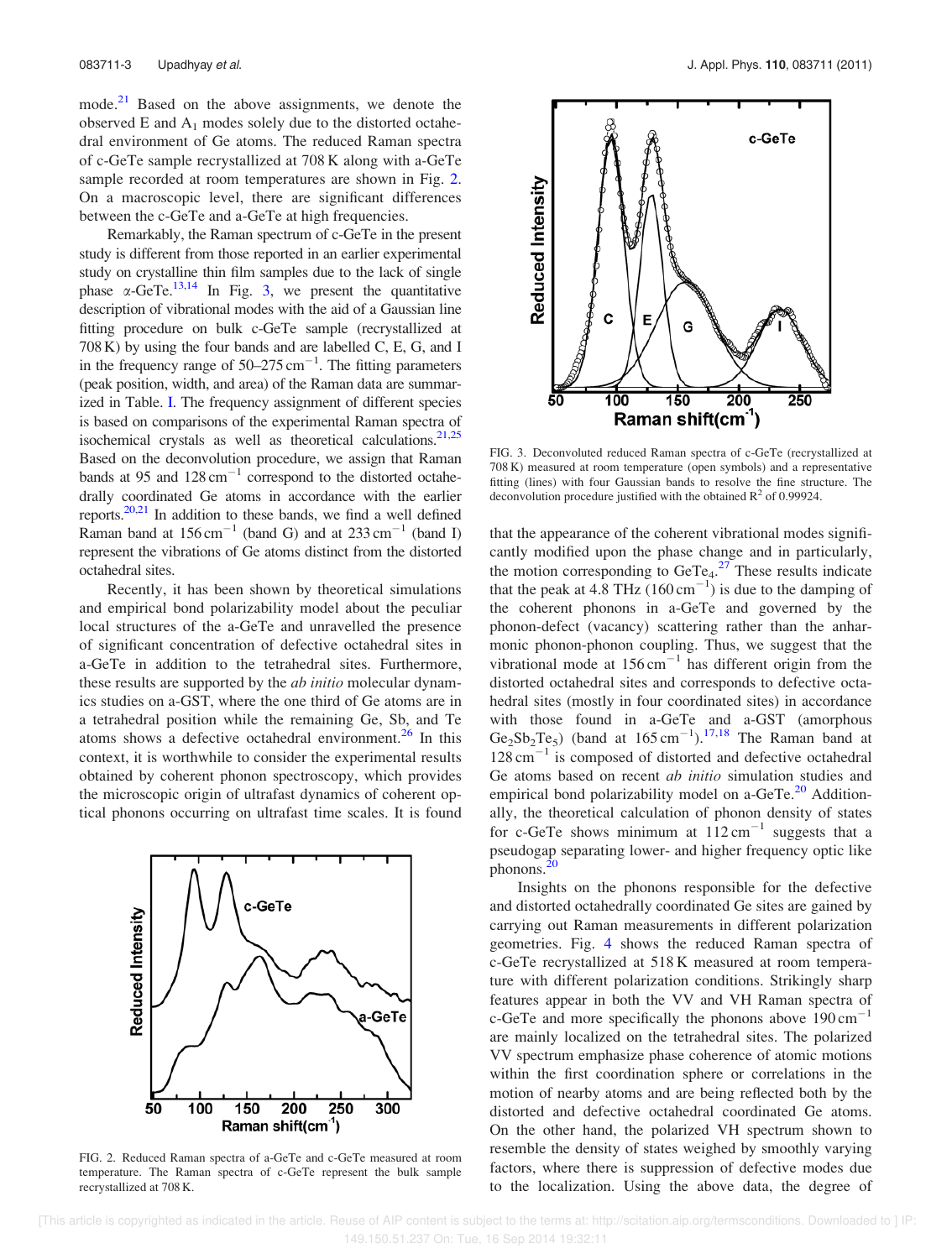| Peak assignment | Peak identity                                                       | Crystal                          |                                   |                         | Amorphous                 |                                   |                         |
|-----------------|---------------------------------------------------------------------|----------------------------------|-----------------------------------|-------------------------|---------------------------|-----------------------------------|-------------------------|
|                 |                                                                     | Raman<br>$\text{shift}(cm)^{-1}$ | <b>FWHM</b><br>$\text{(cm)}^{-1}$ | Normalised<br>peak area | Raman<br>$shift(cm)^{-1}$ | <b>FWHM</b><br>$\text{(cm)}^{-1}$ | Normalised<br>peak area |
| А               | 3-fold coordinated Te                                               |                                  |                                   |                         | 75                        | 10.7                              | 2.5                     |
| B               | Symmetric bending mode of $GeTe_4$                                  |                                  |                                   |                         | 87                        | 17.8                              | 8.3                     |
| C               | Octahedral Ge                                                       | 95                               | 21.5                              | 31.6                    |                           |                                   |                         |
| D               | $GeTe_{4-n}Ge_n$ (n = 0)corner shared tetrahedra                    |                                  |                                   |                         | 112                       | 18.3                              | 11.4                    |
| E               | Distorted octahedral $Ge +$ defective octahedral $Ge$               | 128                              | 18.9                              | 21.8                    |                           |                                   |                         |
| F               | Defective octahedral Ge                                             |                                  |                                   |                         | 128                       | 13.3                              | 13.6                    |
| G               | Defective octahedral Ge                                             | 156                              | 47.8                              | 29.9                    | 160                       | 23.4                              | 30.9                    |
| Н               | $GeTe_{4-n}Ge_n$ (n = 1)Corner shared/isolated tetrahedra           |                                  |                                   |                         | 189                       | 25.3                              | 11.0                    |
|                 | GeTe <sub>4-n</sub> Ge <sub>n</sub> $(n=1)$ isolated tetrahedra     |                                  |                                   |                         | 218                       | 22.4                              | 10.4                    |
|                 | GeTe <sub>4-n</sub> Ge <sub>n</sub> (n = 2)Corner shared tetrahedra | 233                              | 36.1                              | 16.7                    | 238                       | 11.2                              | 3.0                     |

TABLE I. Peak parameters (peak position, width, and normalised area) as determined through fits of the experimental data of bulk c-GeTe (recrystallized at 708 K) and a-GeTe. A possible assignment for individual peak has also been included in the second column.

depolarization is calculated by taking the ratio of the intensity of a Raman band measured with VH and VV geometry and it is sensitive indicator of symmetric properties of vibrational modes. In the present study, we find that depolarization ratio takes minimum value of 0.4 and correspondingly the Raman band at  $128 \text{ cm}^{-1}$  is attributed to the symmetrical vibration. $^{28}$  Thus, we conclude from the polarization measurements that the new band at  $156 \text{ cm}^{-1}$  coupled with band at  $128 \text{ cm}^{-1}$  is exclusively due to the defective octahedral sites. The spectral range above  $190 \text{ cm}^{-1}$  and below  $275 \text{ cm}^{-1}$  is due to the vibrations of different tetrahedral units, i.e.,  $GeTe_{4-n}Ge_n$  (n = 0–3) units.<sup>20</sup> The most recent experimental study on c-GST also reveals that the coexistence of both octahedral and tetrahedral Ge atoms and 35% of the total Ge atoms are in tetrahedral sites in their cubic phase.<sup>29</sup> Therefore, we suggest that in the crystalline state of  $\alpha$ -GeTe structure, the Ge atoms are in three different environments, namely, tetrahedral, distorted, and defective octahedral sites.

The deconvoluted procedure has been adapted to reduced Raman spectrum of a-GeTe as shown in Fig. 5 and the corresponding peak assignments are summarized in Table. I. The important characteristic features of the obtained spectra of a-GeTe are similar to those reported in the literature.<sup>13,16</sup> More interestingly, in the case of a-GeTe, we do not observe a Raman band at  $95 \text{ cm}^{-1}$ , specific to the distorted octahedral Ge sites. In similar to c-GeTe, we assign the Raman bands at 125 and  $162 \text{ cm}^{-1}$  are corresponding to the vibrations of Ge atoms in defective octahedral sites. Further, we find that the significant fraction of Te atoms are three fold coordinated in addition to various tetrahedral  $GeTe_{4-n}Ge_n$  units in a-GeTe, where these units are the main building blocks. $^{20}$  It is evident that the bands evolve above  $200 \text{ cm}^{-1}$  are higher intense than the c-GeTe due to the large concentration of various type of tetrahedral units. The distribution of these tetrahedral units has been discussed below and summarized in Table. I. Furthermore, we would like to mention that the presence of additional band in the deconvoluted spectrum at  $144 \text{ cm}^{-1}$  (peak X) may be due to the effect of aging.<sup>16</sup> Another interesting feature in the deconvoluted spectra of a-GeTe is that nearly 45% of Ge atoms are in the defective octahedral sites and in agreement with the theoretical ab initio calculation of Raman spectra of a-GeTe.<sup>20</sup> The Raman band above  $218 \text{ cm}^{-1}$  is assigned to be isolated tetrahedra with octahedral-like bonds, since they



FIG. 4. Reduced Raman spectra of c-GeTe recrystallized at 518 K measured at room temperature with different polarization conditions.



FIG. 5. Reduced Raman spectra of a-GeTe thin films (open circles) and a representative fitting (lines) with nine Gaussian bands to resolve the fine structure.

 [This article is copyrighted as indicated in the article. Reuse of AIP content is subject to the terms at: http://scitation.aip.org/termsconditions. Downloaded to ] IP: 149.150.51.237 On: Tue, 16 Sep 2014 19:32:11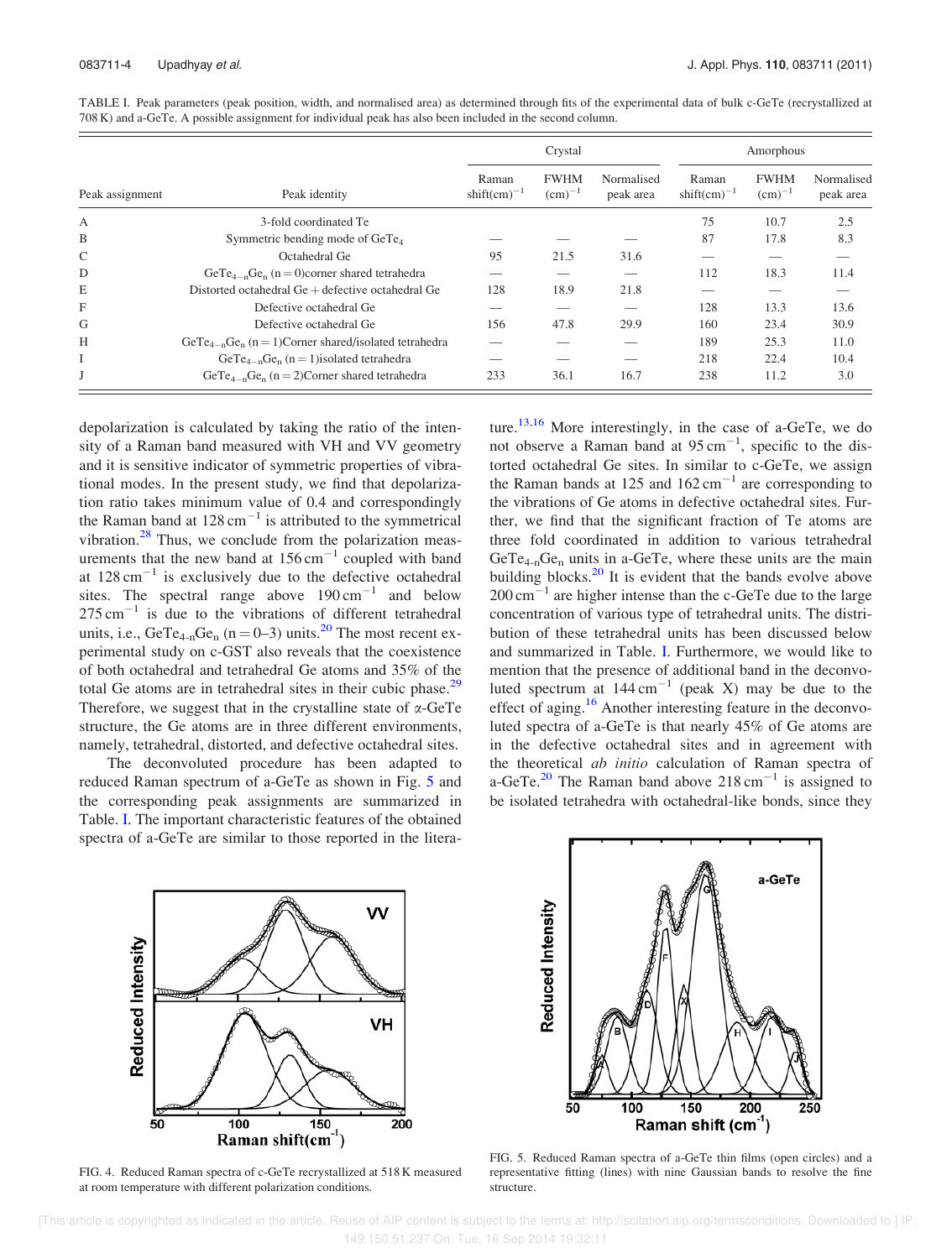also belong to the neighbouring defective octahedral Ge atoms.18,20

### IV. DISCUSSIONS

Finally, we analyse, in the following, the origin of local atomic structure on the phase change mechanism of GeTe. In spite of the Ge coordination change, there is significant amount of increase in the concentration of tetrahedral units in a-GeTe compared with c-GeTe. The presence of these tetrahedral units in the Raman spectrum between 198 and  $240 \text{ cm}^{-1}$  is very broad in the case of a-GeTe than c-GeTe. The broadening directly reflects the effect of disorder, which would lead to strong localization of these vibrational modes. The depth of this localization is expected to be comparable to the strength of the potential, i.e., to the amount of disorder present in the lattice. Thus, we suggest that the disordered defect states in the c-GeTe are originated from the different sources such as various types of tetrahedral units and defective octahedral coordinated Ge atoms.

Next, we would consider the relation between the type of structural units and the changes in the electronic states due to the defects. It has been shown that by using density-functional theory, the most stable crystalline phases of GeTe and GST with rocksalt-like structures are characterized by large vacancy concentrations and local distortions.<sup>5,30</sup> In crystalline IV-VI compounds, the absence of sp interaction is considered as semiconductors, with an average energy gap  $(E_g)$  equal to the energy difference  $(\Delta \varepsilon)$  between the p valance electron states of the anion and cation. Due to the sp interaction, the atomic orbital energies are lie within the bands and decrease the average gap and, therefore, destabilize the cubic structure. If the sp interaction becomes strong relative to  $\Delta \varepsilon$ , the crystal will be highly distorted (rhombohedral) and an increase in the average gap, while the sp interaction is small, the crystal will remain in the stable cubic structure. Further, small  $\Delta \varepsilon$  indicates the gap would be less and there are states close to the Fermi energy. The rhombohedral distortion affects only such states and, therefore, affects the energy of the spectrum at the band edges.<sup>31</sup>

In this context, we use the idea of defect molecule<sup>32</sup> to understand more qualitatively the effect of vacancy on the electronic structure of GeTe. It has been shown that the vacancies in GeTe and GST alloys are predominantly due to the cation vacancies. First, let us consider a cation vacancy, where the defect molecules consist of six anion nearest neighbour. If the second-nearest-neighbour interactions are ignored, then, the eigenstates of the defect molecule will simply have energies equal to the anion atomic orbital energies and hence will be in deep resonance with valance bands. Similarly, if there is anion vacancy, then deep resonance states are found to be introduced in the conduction bands. Thus, the vacancies (ideal) in the GeTe and GST crystals induce states in resonance with the bands. Optical studies on bulk c-GeTe also indicate that the band edges have been strongly modified by the presence of defects. $3\overline{3}$  Thus, the existence of the different type of defects and their random distribution in the sub-lattice ultimately leads to the bands to develop tails that stretch into gap and a continuum of localized levels in the gap. Furthermore, we suggest that the larger number of pre-existing defects (vacancies) in c-GeTe would lead to minimal energy barrier and results the fast transition between the two states. In addition to this, different experimental and theoretical studies support that the band structure of amorphous GeTe would appear to be very similar to the band structure of crystalline GeTe.

#### V. CONCLUSIONS

In conclusion, we have shown that structural similarities between the crystalline and amorphous GeTe and their influence on the electronic structure. In c-GeTe, the Ge atoms are in three different environments, namely, tetrahedral, distorted, and defective octahedral Ge sites. On the other hand, in a-GeTe, the Raman spectra show only tetrahedral and defective octahedral sites. The present results directly support the presence of large concentration of intrinsic defects (vacancies) in c-GeTe due to the presence of various types of tetrahedral and defective octahedral units. These random defects in the lattice would act as disorder and cause the bands to develop tails at the band edges, a continuum of localized levels appearing in the gap. We believe that these correlations will bring more insights and better understanding for the optimization of phase change memory materials.

#### ACKNOWLEDGMENTS

We thankfully acknowledge Professor Marco Bernasconi, University of Milan, Italy for simulating discussions and Department of Science and Technology (DST), India for the financial support of this work. M. U. acknowledges support from the CSIR for the research fellowship.

- <sup>1</sup>S. R. Ovshinsky, *Phys. Rev. Lett.* **21**, 1450 (1968).
- <sup>2</sup>N. Yamada, E. Ohno, K. Nishiuchi, N. Akahira, and M. Takao, J. Appl. Phys. 69, 2849 (1991).
- <sup>3</sup>N. Yamada, MRS Bull. **21**, 48 (1996).
- <sup>4</sup>A. V. Kolobov, P. Fons, A. I. Frenkel, A. L. Ankudinov, J. Tominaga, and T. Uruga, Nature Mater. 3, 703 (2004).
- <sup>5</sup>M. Wuttig, D. Lusebrink, D. Wamwangi, W. Welnic, M. Gilleben, and R. Dronskowski, Nature Mater. 6, 122 (2007).
- <sup>6</sup>D. Lencer, M. Salinga, B. Grabowski, T. Hickel, J. Neugebauer, and M. Wuttig, Nature Mater. 7, 972 (2008).
- 7 J. Y. Raty, V. Godlevsky, Ph. Ghosez, C. Bichara, J. P. Gaspard, and J. R. Chelikowsky, Phys. Rev. Lett. 85, 1950 (2009).
- 8 J. Akola and R. O. Jones, Phys. Rev. Lett. 100, 205502 (2008); Z. Sun, J. Zhou, A. Blomqvist, B. Johansson, and R. Ahuja, Phys. Rev. Lett. 102, 075504 (2009).
- $9Y$ . Maeda and M. Wakagi, Jpn. J. Appl. Phys. 30, 101 (1991).
- <sup>10</sup>K. Hirota, K. Nagino, and G. Ohbayashi, J. Appl. Phys. **82**, 65 (1997).
- <sup>11</sup>M.-V. Coulet, D. Testemale, J.-L. Hazeman, J.-P. Gaspard, and C. Bichara, Phys. Rev. B 72, 174209 (2005).
- <sup>12</sup>J.-J. Kim, K. Kobayashi, E. Ikenaga, M. Kobata, S. Ueda, T. Matsunaga, K. Kifune, R. Kojima, and N. Yamada, Phys. Rev. B 76, 115124 (2007).
- <sup>13</sup>K. S. Andrikopoulos, S. N. Yannopoulos, G. A. Voyiatzis, A. V. Kolobov, M. Ribes, and J. Tominaga, J. Phys.: Condens. Matter 18, 965 (2006).
- <sup>14</sup>Y. Maeda and M. Wakagi, Jpn. J. Appl. Phys. 30, 101 (1991); A. V. Kolobov, J. Tominaga, P. Fons, and T. Uruga, Appl. Phys. Lett. 82, 382 (2003).
- <sup>15</sup>W. Xiaoqian, S. Luping, C. T. Chong, Z. Rong, and L. H. Koon, Jpn. J. Appl. Phys. 46, 2211 (2007); T. C. Chong, L. P. Shi, X. Q. Wei, R. Zhao, H. K. Lee, P. Yang, and A. Y. Du, Phys. Rev. Lett. 100, 136101 (2008); S. Raoux, B. Munoz, H.-Y. Cheng, and J. L. Jordan-Sweet, Appl. Phys. Lett. 95, 143118 (2009).
- <sup>16</sup>R. De Bastiani, E. Carria, S. Gibilisco, M. G. Grimaldi, A. R. Pennisi, A. Gotti, A. Pirovano, R. Bez, and E. Rimini, Phys. Rev. B 80, 245205 (2009).